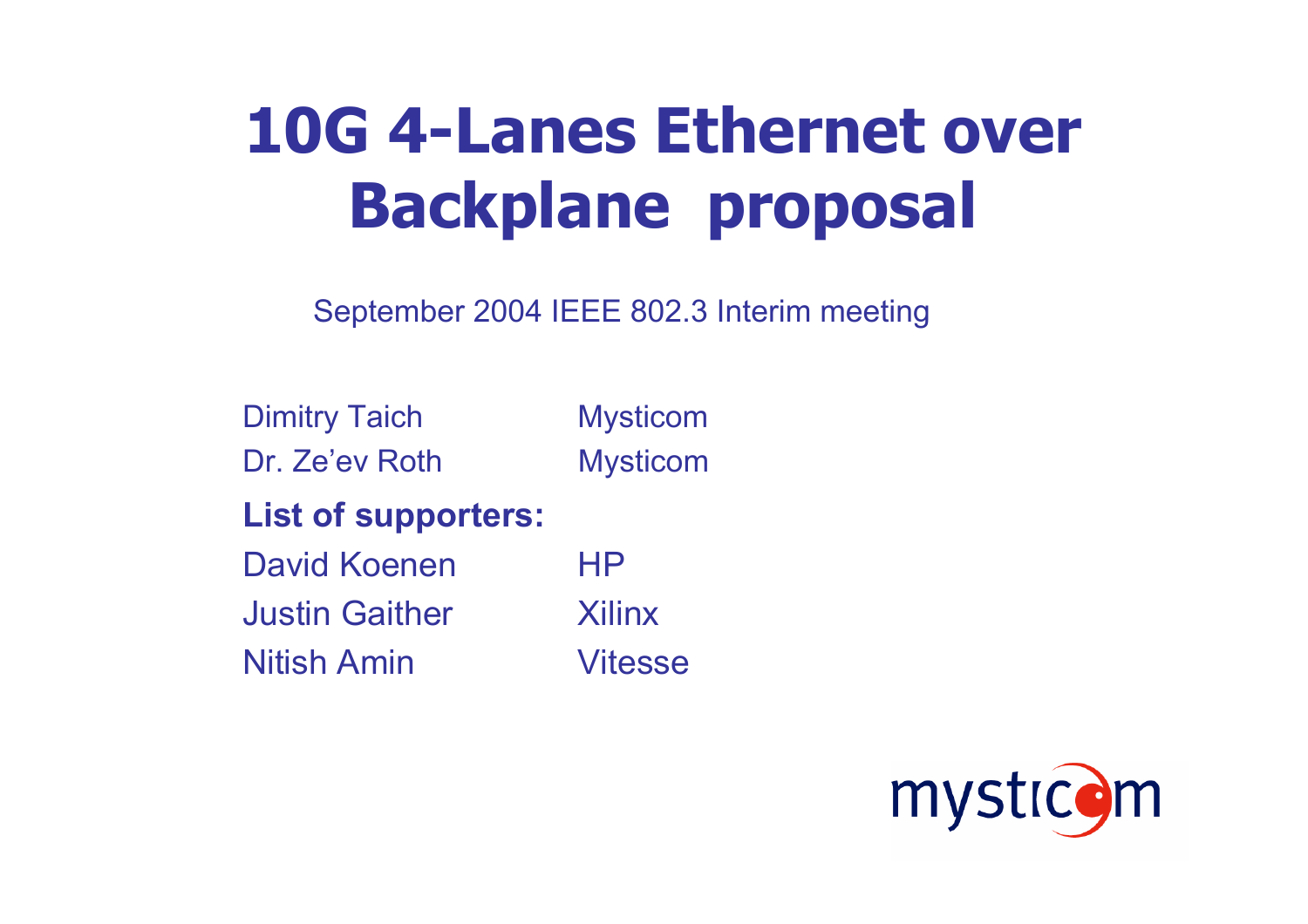#### **Partial list of 802.3ap presentation that were used**

- "*System Vendor Requirements for 10Gb/s Backplane*" mandich 01 0704 pdf, July/04 Plenary meeting
- "*Need for 4-Lane 10GEthernet Backplane Support*" lynch\_01\_0504.pdf, May 2004 Interim meeting
- *"What We Learned from XAUI and How to Apply it to Ethernet in the Backplane"* - ghiasi\_01\_0104.pdf, January 2004 Interim meeting

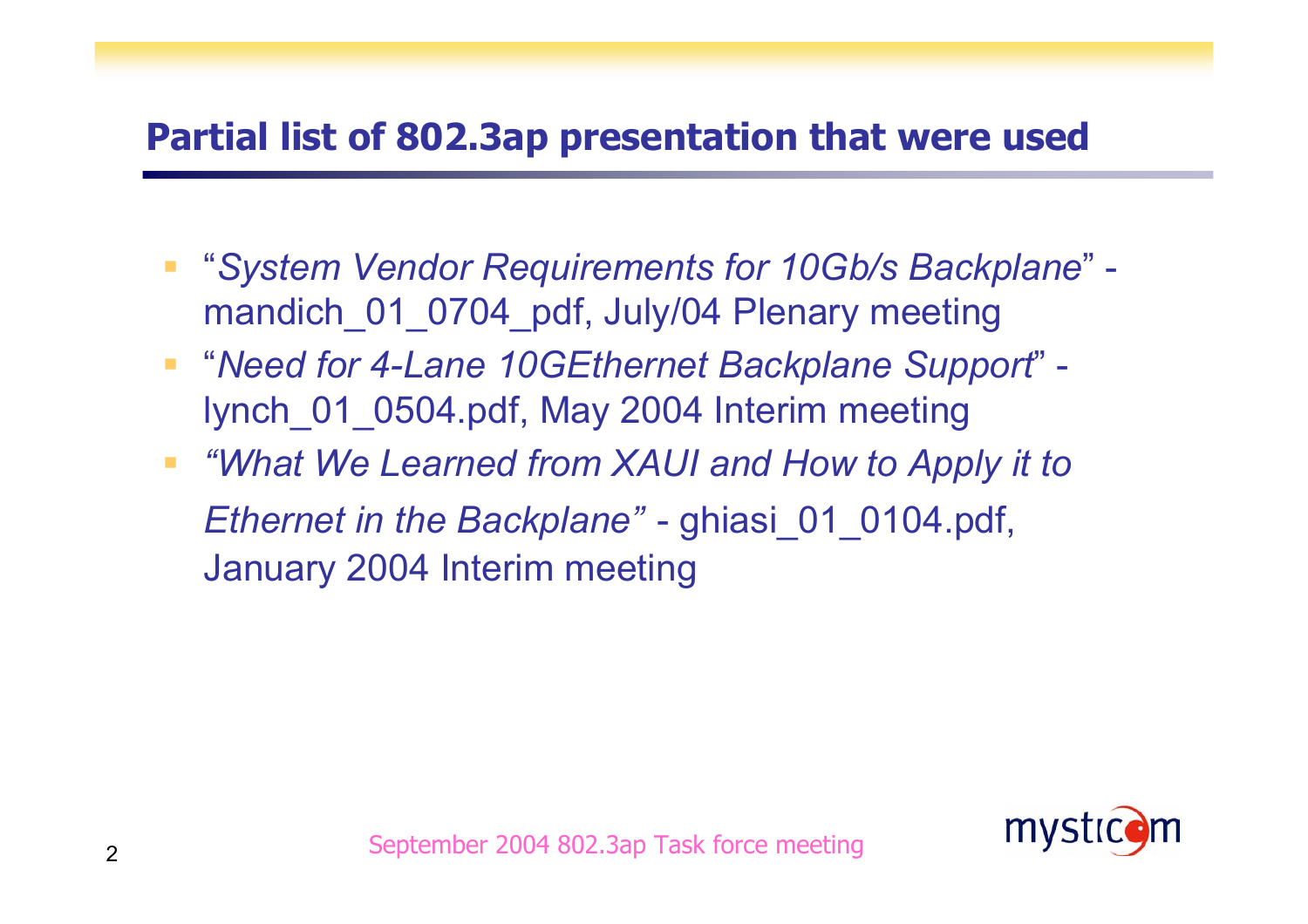### **Motivation**

- *4 lanes copper support today:*
	- *XAUI supports up to 20" on the FR4*
	- *CX4 supports up to 15m Twinax cabling*
	- **There is no standard for transmitting & receiving 10G Ethernet** over 20" to 1 meter of enhanced FR4
- *"System vendors NEED an interoperable 4-Lane 10G standard for up to 1M of enhanced FR4* " *– May interim*  P802.3ap meeting, *lynch\_01\_0504.pdf*
- "*Define a 4-lane 10Gb/s PHY for operation over the 802.3ap channel model*" - IEEE P802.3ap Objectives, updated during July 802.3 Plenary meeting

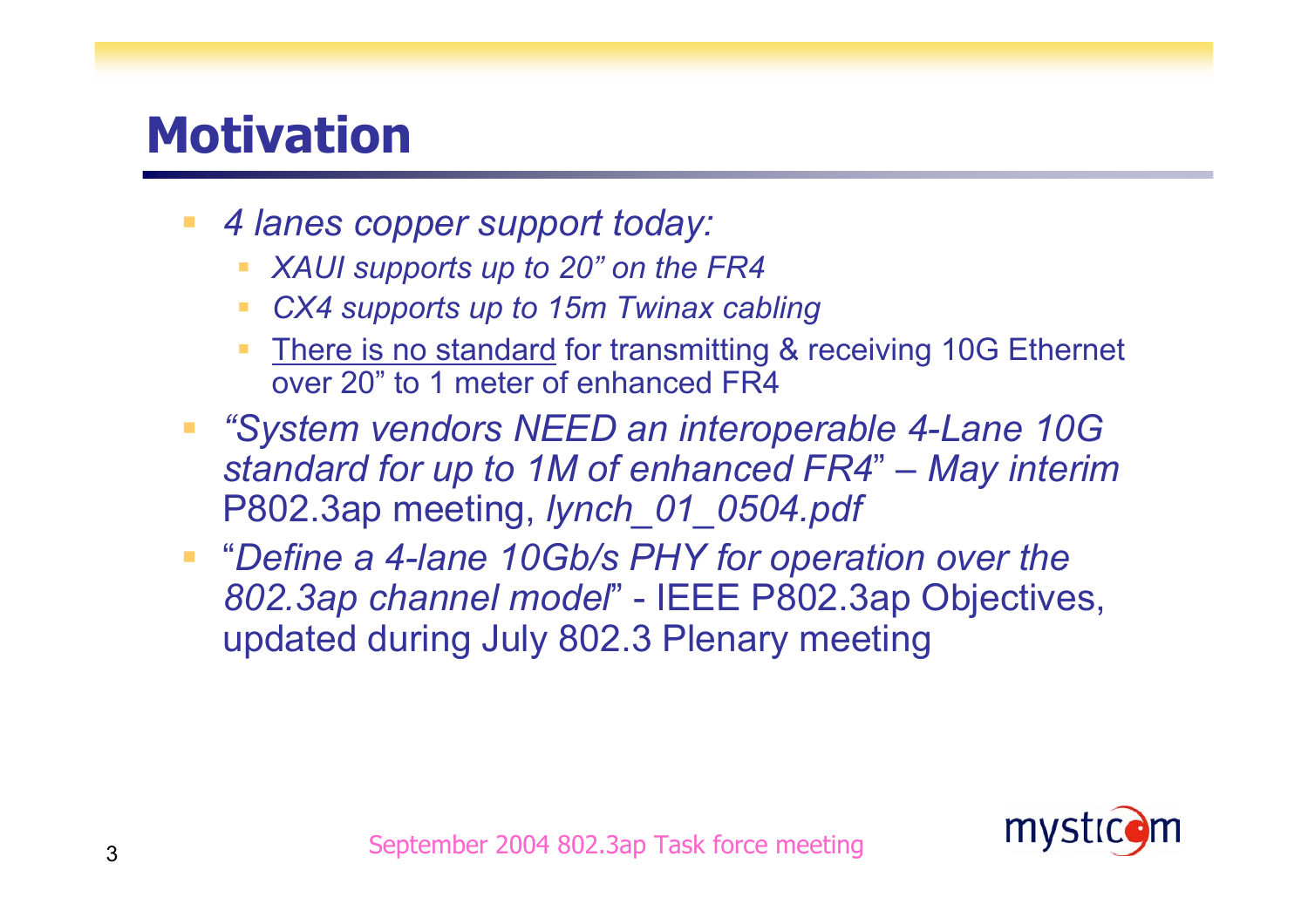### **Guideline**

- No MAC changes
	- Preserve the 802.3ae frame format
	- $\mathcal{L}_{\mathcal{A}}$ Preserve min and max frame size of current 802.3 Std
	- Support Existing media independent interface (XGMII)
- No PCS changes to 802.3ae
- $\mathcal{L}_{\mathcal{A}}$ Adopt Clause 45 management registers
- $\mathcal{L}_{\mathcal{A}}$  Support autonegotiation – including legacy devices that were not designed to support Autoneg
- $\mathcal{L}_{\mathcal{A}}$  Simplest and well-known signaling approach that can do the job
- $\mathbb{R}^n$  Support operation over at least 40" with 2 connectors copper links with BER of 10-12 or better

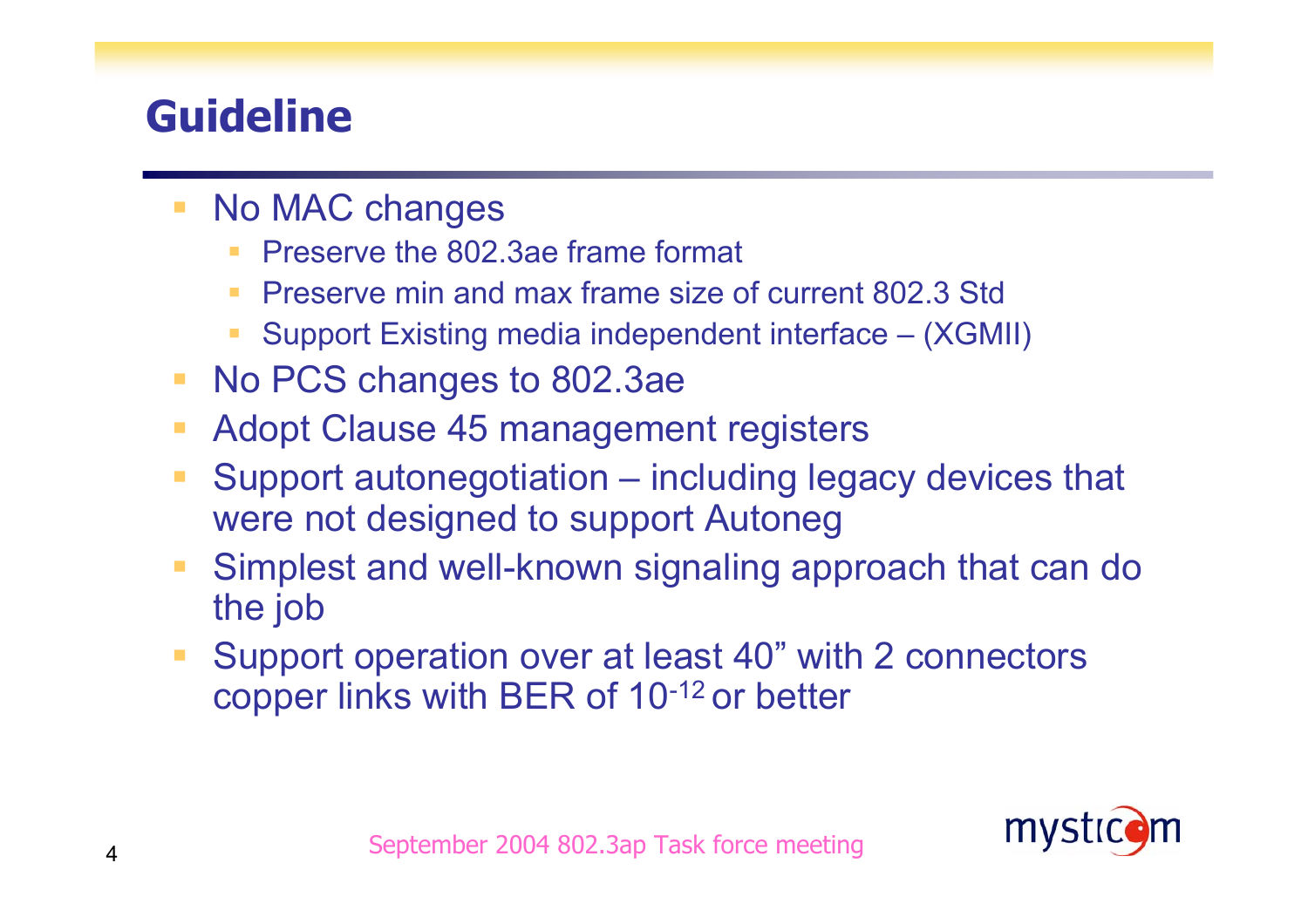## What we have learnt from XAUI deployment

- m. No more alternative far-end and near-end compliance points.
	- Single Transmitter compliance point should be selected. Nearend is clear favorite
- $\blacksquare$  Eye opening criteria isn't the best way to ensure devices interoperability
	- Xmt template test seems to be preferable to ensure
- $\mathcal{L}_{\mathcal{A}}$  Lack of explicit Random Jitter specification didn't proof itself very well…
	- Random Jitter should be specified
- $\overline{\phantom{a}}$ BER of 10<sup>-12</sup> isn't sufficient for many end customer. 10<sup>-15</sup> or even 10<sup>-16</sup>  $17$  is requested for many practical applications.
	- n. Recent technology progress should be enough to tighten this parameter to the above values
	- **One Measurements technique has been demonstrated already** to group during July Plenary meeting. Others are available as well.

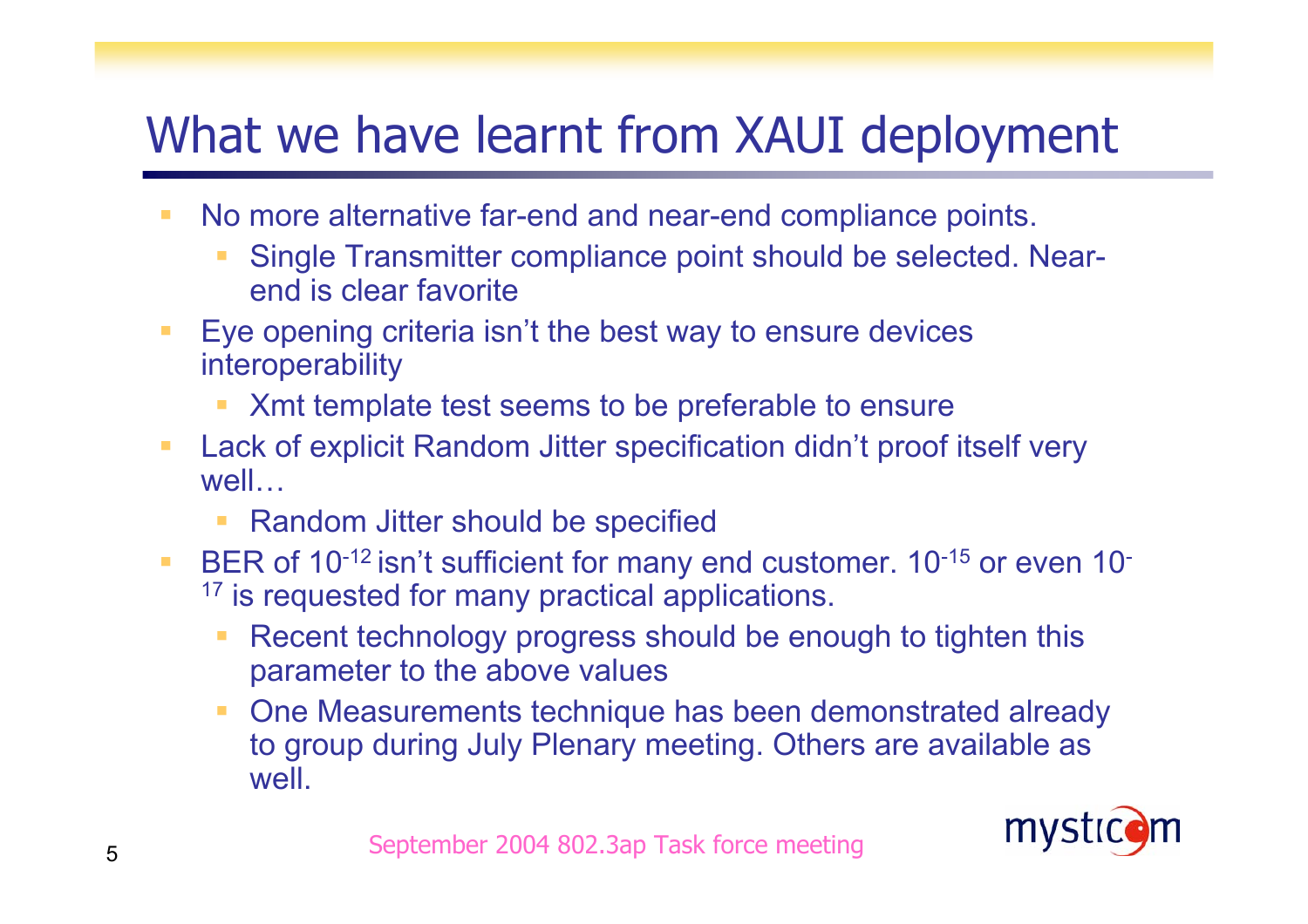### How to start: PHY parameters

- п 8b/10b coding scheme
- п NRZ signaling
	- Has been proven as capable to drive 3.125 signals. Multiple IC vendors have demonstrated 40" + over legacy FR-4 backplanes and few connectors
	- Adopted by 802.3ak (CX4) for more challenging channel model (over 15dB attenuation at Nyquist rate)
- $\mathcal{L}_{\mathcal{A}}$  Predefined Pre-emphasis:
	- Successfully deals with ISI w/o additional power dissipation
	- $\mathcal{L}_{\mathcal{A}}$ Has limited effect on crosstalk parameters for NRZ signaling scheme
	- × Well-known technique – widely used for high-speed SERDES today – also as optional feature in XAUI transceivers
- $\mathcal{L}_{\mathcal{A}}$ **Equalization** 
	- It's always nice to have performance margin  $\odot$
	- Can be left to the implementer depends on the selected BER target

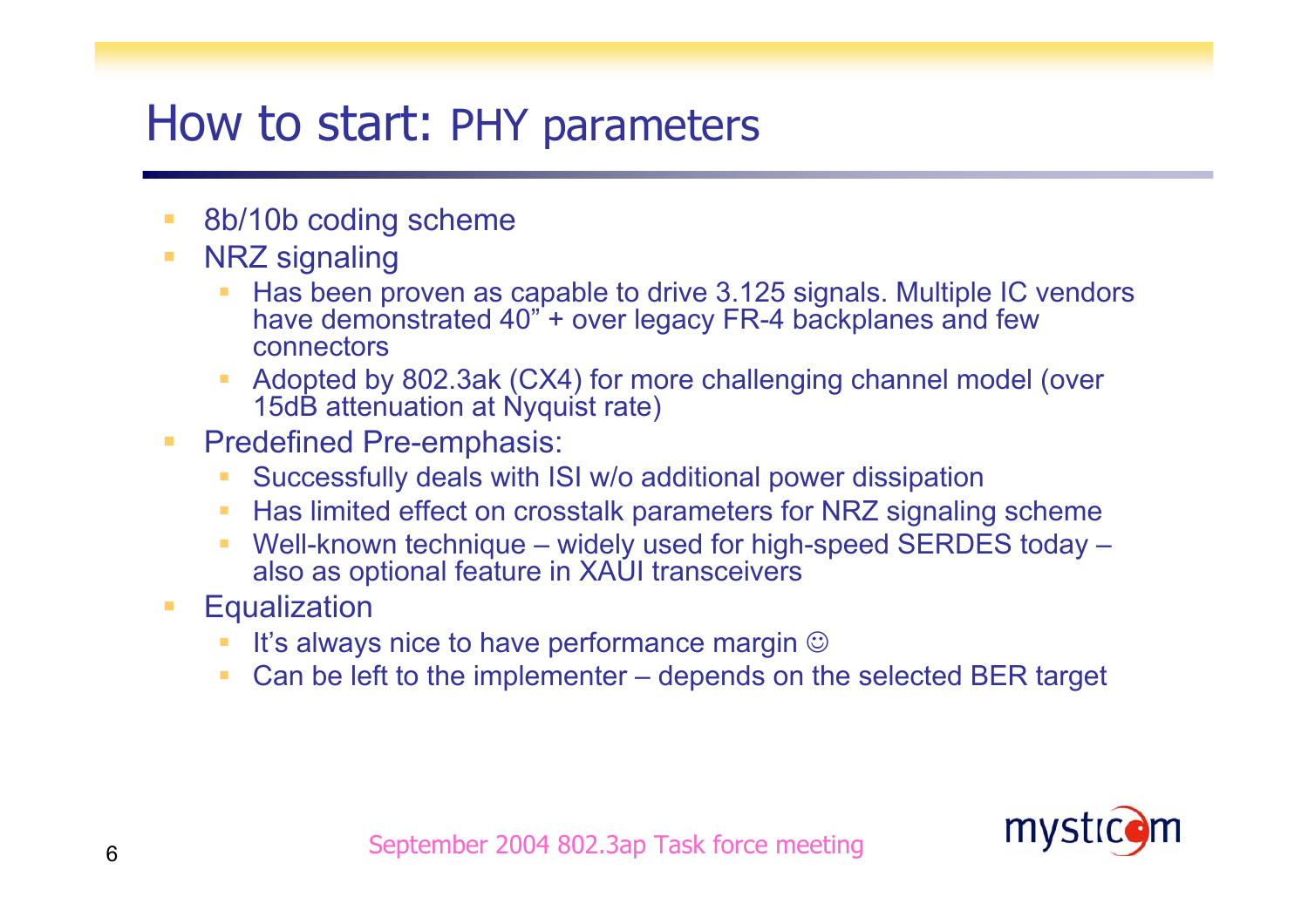#### Transmitter parameters: focus on pre-emphasis – Pro's and Con's

- Pro's:
	- Easier receiver implementation without transmit power increasing
	- Compliance measurement is well-defined and easy (almost  $\circledcirc$ )
	- Implementation is cheap and straightforward
- Con's
	- Emphasizes native high-frequency impairments NEXT/FEXT, RJ
	- $\Box$  Has to be pre-defined – regardless actual communication link characteristics (assuming that no side information channel available)
- Bottom line:
	- When carefully adjusted to the channel parameters, provides powerful tool to increase operational distance with nominal SNR value for almost no charge.
	- $\mathbb{R}^n$  The best effect is achieved when used in combination with receive-side based equalization

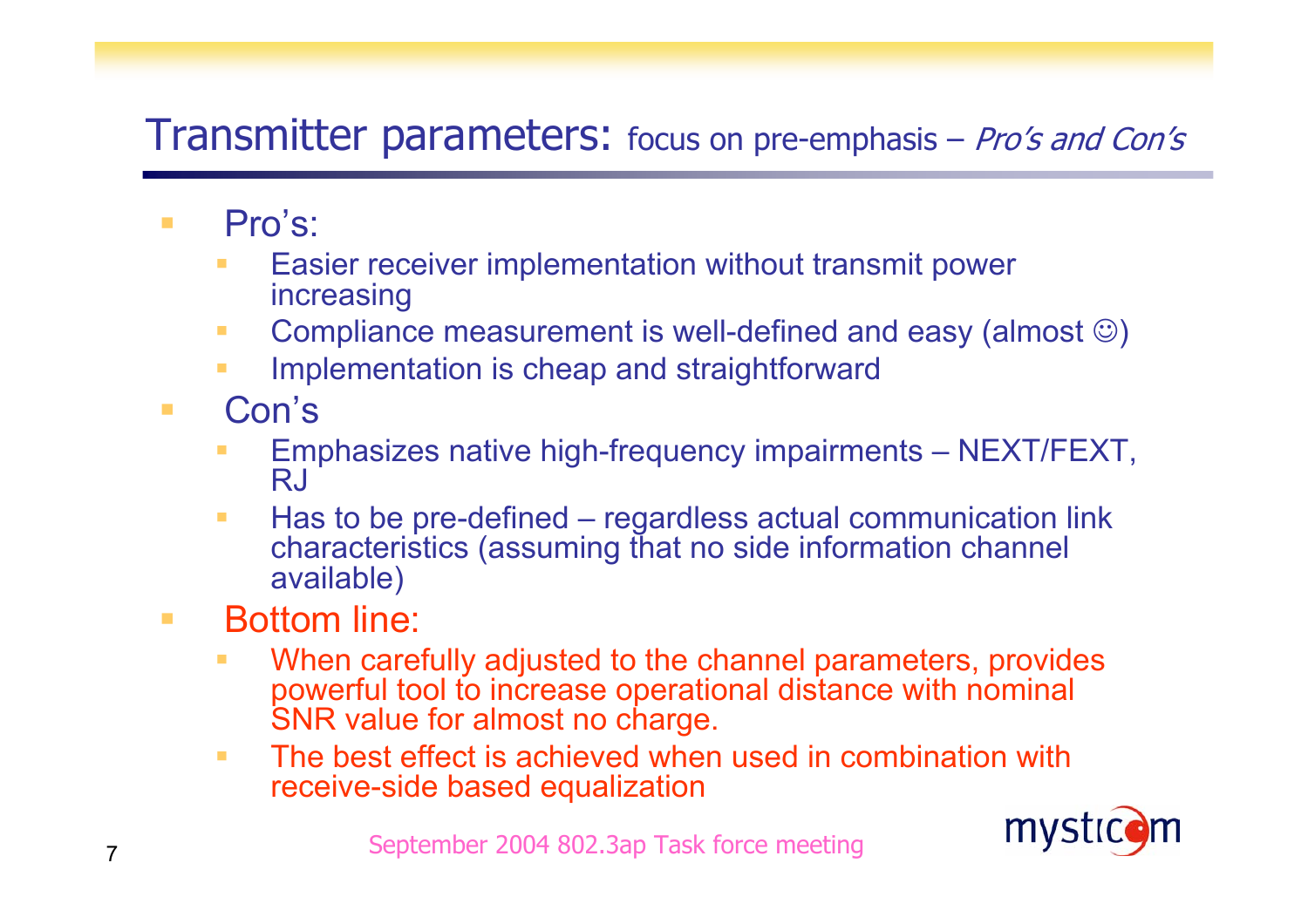#### Transmitter parameters: focus on pre-emphasis - Mathematically speaking...

- **If we'd like to leverage CX4 experience...** 
	- Pre-emphasis filter
		- **•** pre-emphasis specified by  $\alpha$
		- п Maximal and minimal filter outputs

$$
y_n = \frac{1}{1 + \alpha} x_n - \frac{\alpha}{1 + \alpha} x_{n-1}
$$

$$
x_n = V_{peak}, x_{n-1} = V_{peak} \implies V_{Low} = \frac{(1-\alpha)}{(1+\alpha)}V_{peak}
$$
  

$$
x_n = V_{peak}, x_{n-1} = -V_{peak} \implies V_{High} = V_{peak}
$$

L. Frequency response

$$
H_B(z) = \frac{1}{1+\alpha} - \frac{\alpha}{1+\alpha} z^{-1}
$$
  

$$
|H_B(\theta)|^2 = \frac{1-2\alpha \cos \theta + \alpha^2}{(1+\alpha)^2} \implies |H_B(0)|^2 = \frac{(1-\alpha)^2}{(1+\alpha)^2} \qquad |H_B(\pi)|^2 = 1
$$

 $\mathcal{L}_{\mathcal{A}}$ Pre-emphasis

$$
1 - V_{Low} / V_{High} = \frac{(1 - \alpha)}{(1 + \alpha)}
$$
  
Max = 100 % (V\_{Low} -- > 0)  
Min = 0 % (V\_{Low} = V\_{High})

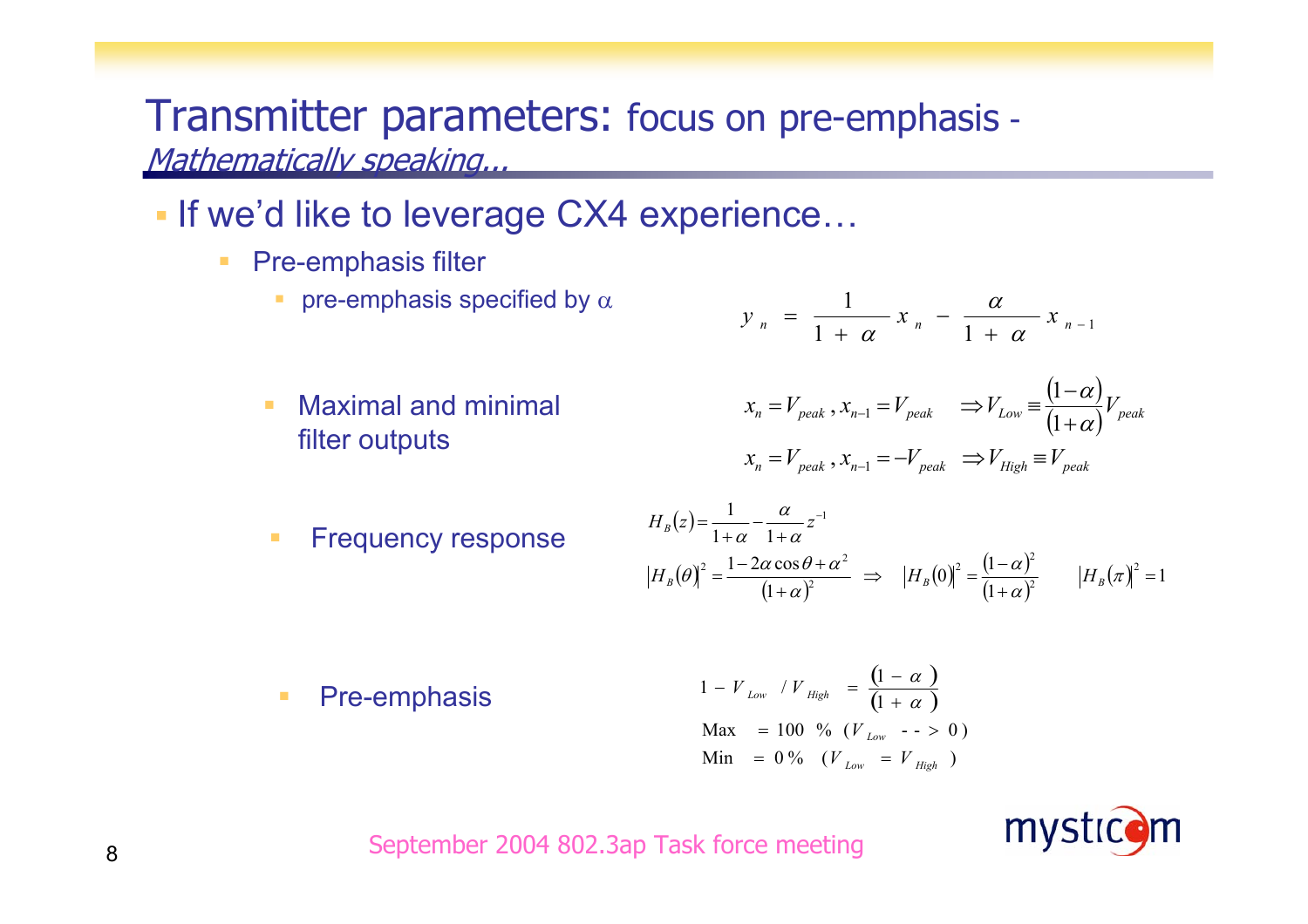#### Transmitter parameters: focus on pre-emphasis – Discussion

- **From noise enhancement perspective for worst case condition (maximal length worst** case insertion loss) it's best to have the highest pre-emphasis
- $\mathcal{L}_{\mathcal{A}}$ ■ But when considering the full system application (crosstalk effects, thermal noise, etc) and when very short traces are a possibility splitting the load between the equalizer and pre-emphasis is advantageous
- $\mathcal{L}_{\mathcal{A}}$  Performance-wise, optimal value is determined as one that provides highest SNR value at the *slicer input.* Can be determined theoretically (with few reasonable assumptions) – with following full-system simulations
	- Jitter, crosstalk, AWGN and impairments affects are accounted automatically
	- Equalizer can be included or excluded from the simulation model
	- $\blacksquare$  Once performed for worst-case channel, simulation should be redo for shortest (minimal ISI) channel model – to ensure there is enough margin left
	- **Finally, detailed "template fitting" calculation procedure to be developed and proved in** simulation. Especial attention to be put on the RL affect accommodation – most problematic one based on CX4 experience

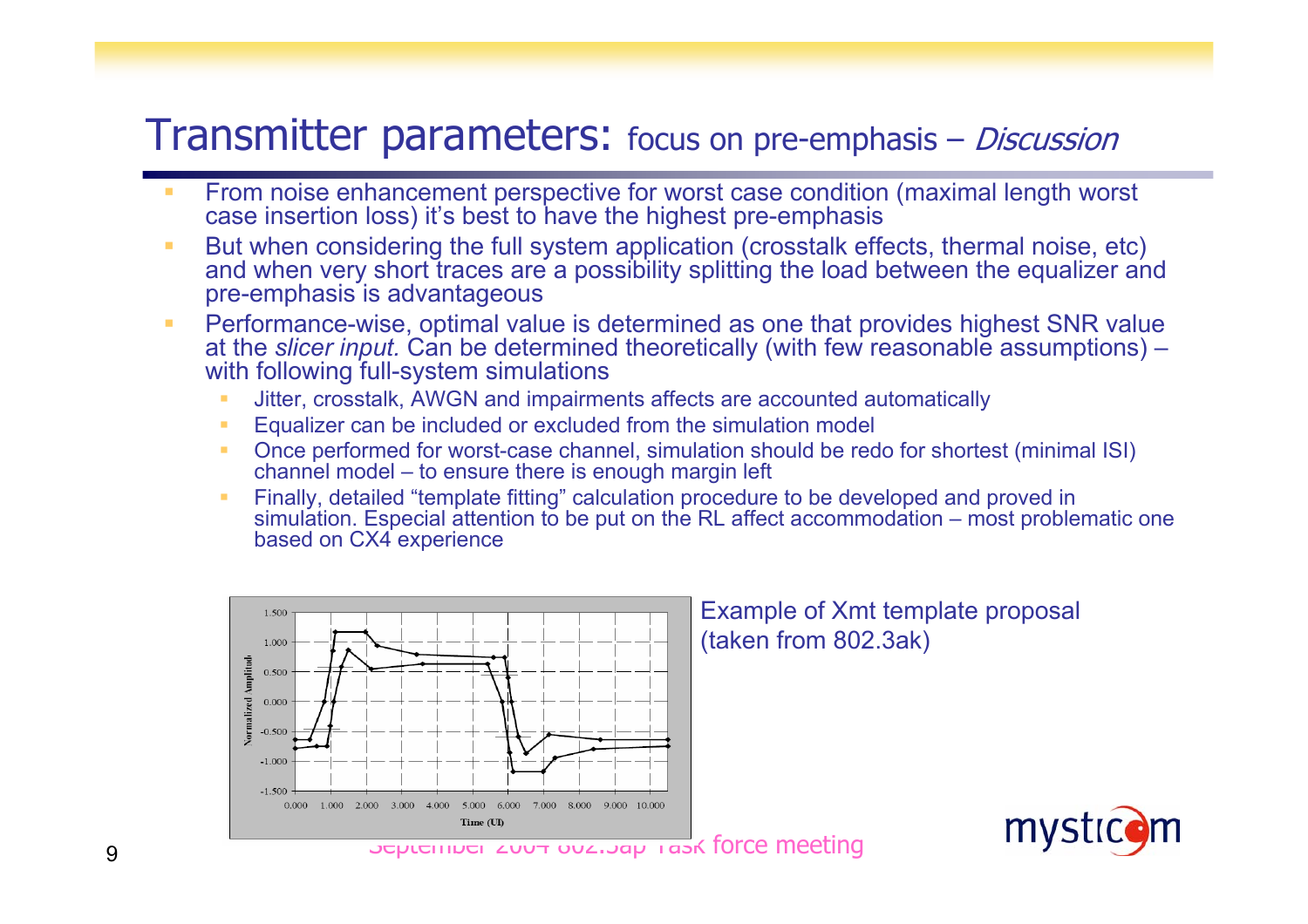#### Transmitter parameters: focus on Jitter and RL spec

- Xmt Return Loss should be specified explicitly as it was done in 802.3ak
- **Jitter generation parameters: while exact value** must be derived based on the channel parameters and simulation results, one aspect is clear: leaving RJ parameter restricted by TJ value only (when DJ~0) causes lot of interoperability issues. Here is CX4 solution:
	- All three components RJ, DJ and TJ are bounded:
		- T. ■ DJ ≤ 0.17UI
		- RJ ≤ 0.27UI
		- $\blacksquare$  TJ  $\leq$  0.35UI less the max(RJ) + max(DJ)!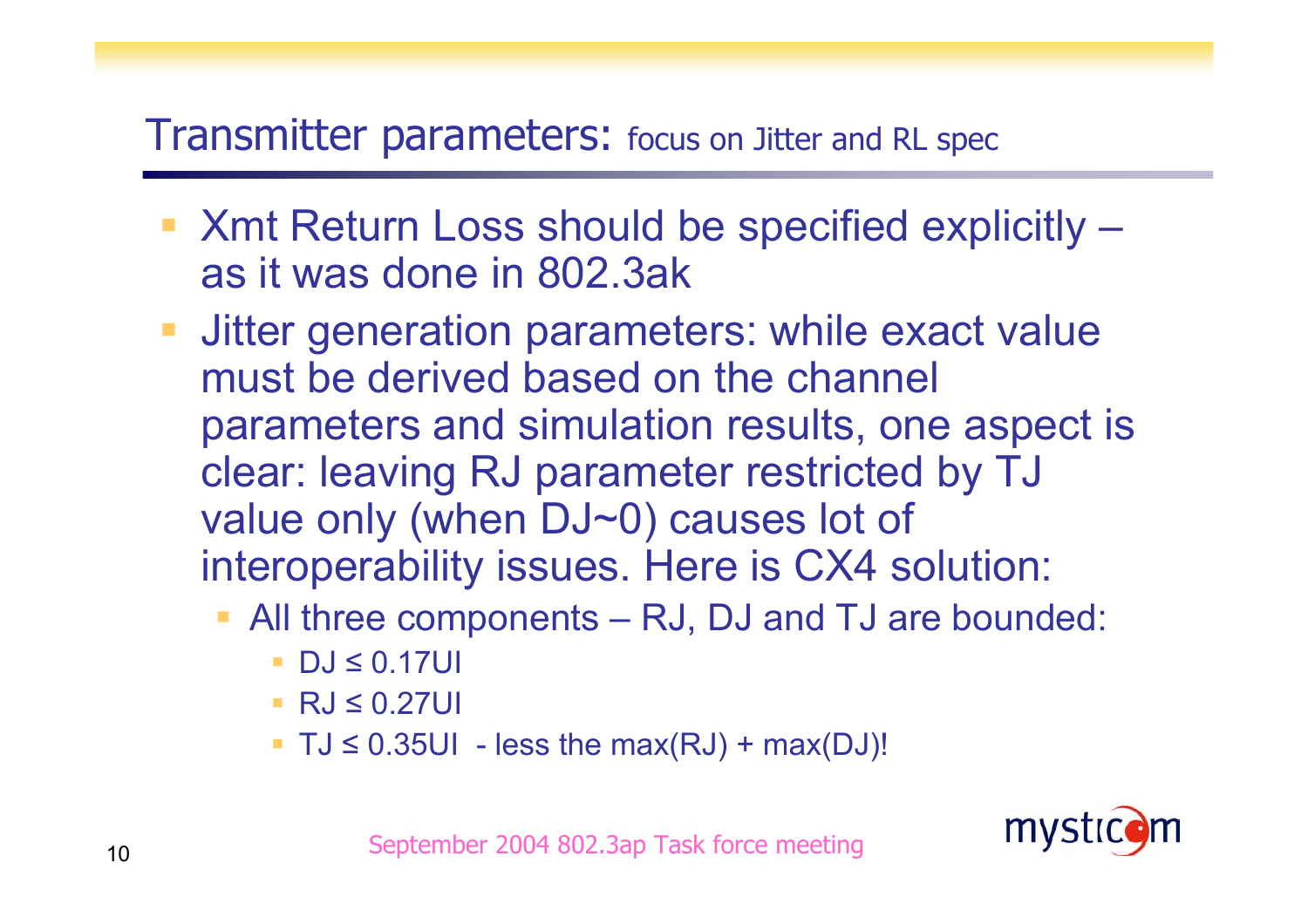### How to start: Channel model

- 10G serial link requests are dominated
- Once we reached a broad consensus on modeling approach parameters, "low speed" portion of the model should be investigated more intensively
- Question to group: Should we defined additional channel model for 10G parallel and 1G serial PHYs only?
	- Will allow to support legacy backplanes/connectors
	- $\mathcal{L}_{\mathcal{A}}$ Will allow to target BER lower then 10<sup>-12</sup> not in conjunction with 10G serial link challenges
	- Will easier backward compatibility with XAUI and 1000BASE-X

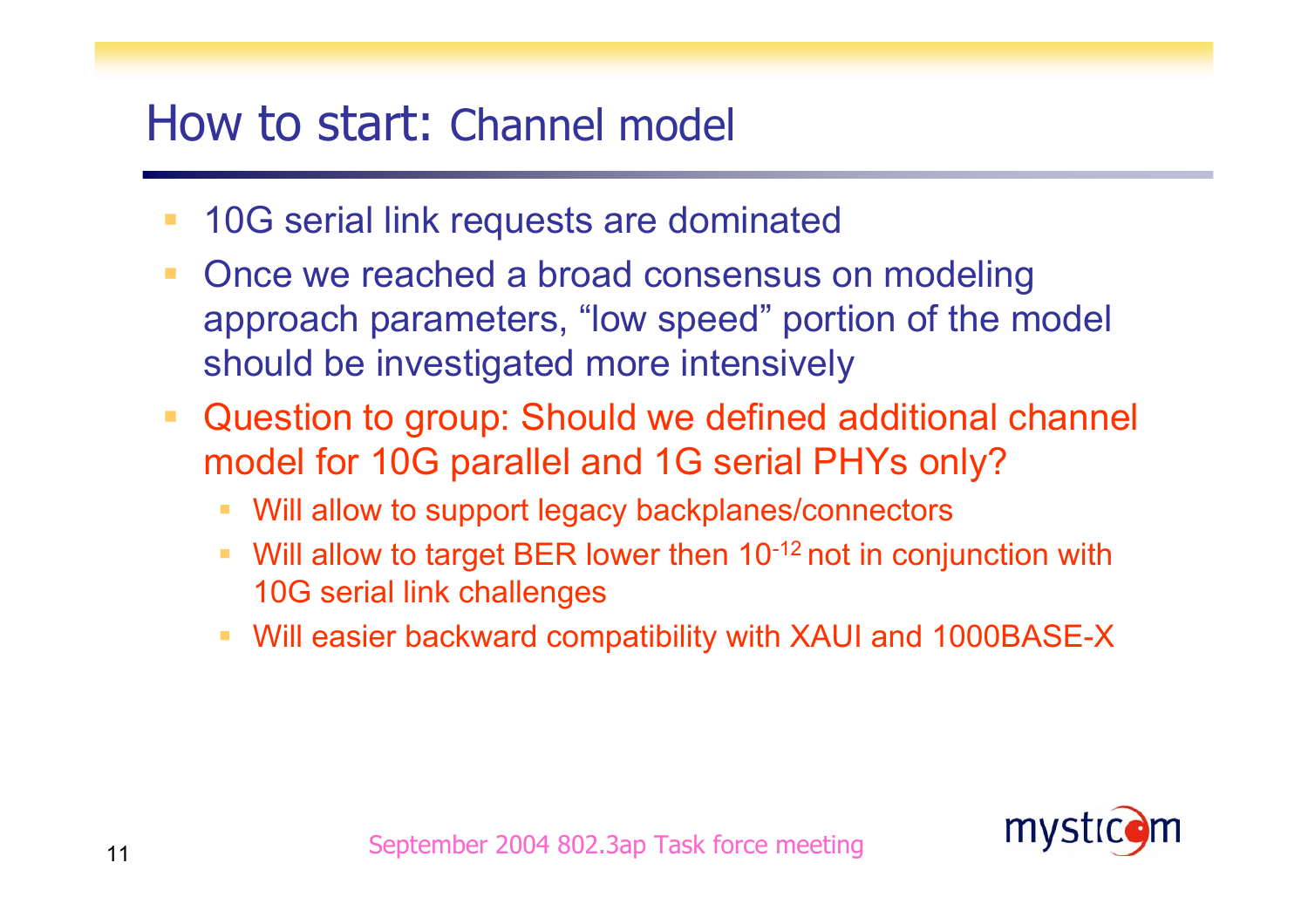#### How to start: Example of theoretical pre-emphasis calculation



- 802.3ae XAUI channel model extended to 40" was used
- No Crosstalk noise
- No Receive side equalization

Optimal α = 0.385

Optimal Pre-emphasis =~ 44%

mystic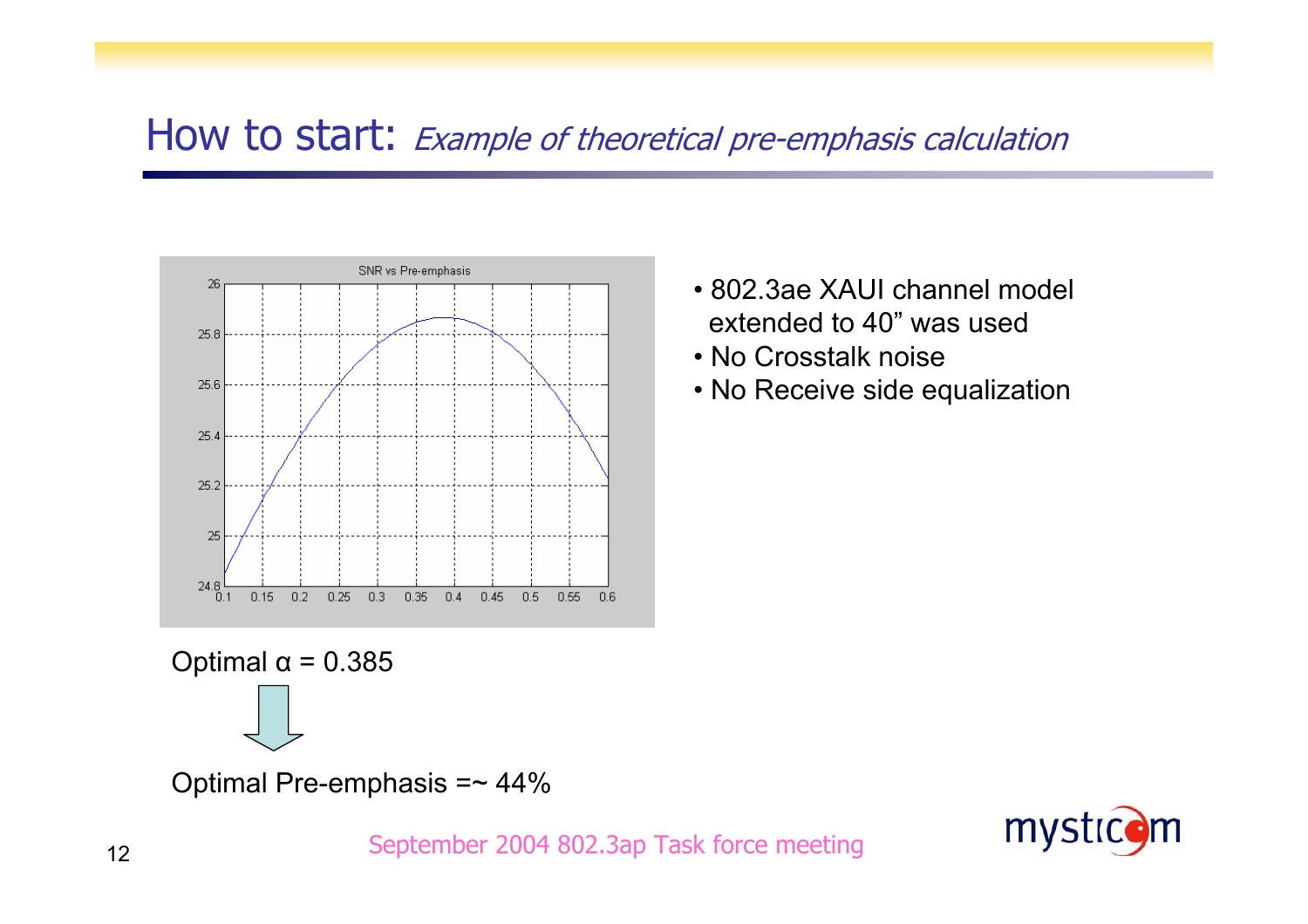### How to start: *example of full-system simulation results*



- 802.3ae XAUI channel model extended to 40" has been used
- Tx and Rx assumed to have 1.8G limited bandwidth
- Not worst-case jitter
- Complexity considerations have not been taken into account

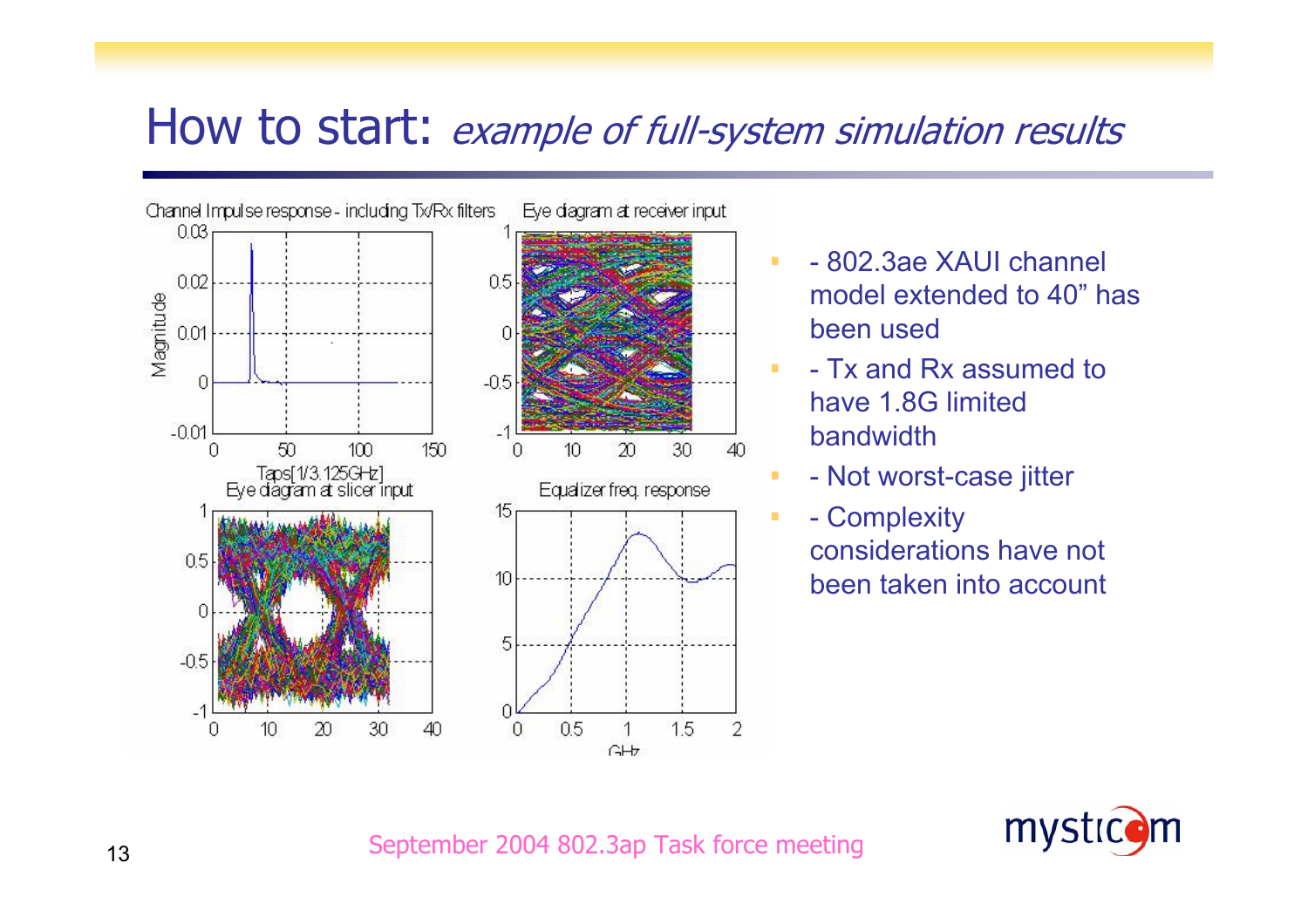#### **Suggested Transmitter Electrical Characteristics**

| <b>Parameter</b>                                                     | <b>Value</b>                                                                               | <b>Justification</b>                                                                                                                                    |
|----------------------------------------------------------------------|--------------------------------------------------------------------------------------------|---------------------------------------------------------------------------------------------------------------------------------------------------------|
| Signaling speed, per lane                                            | 3.125G±100ppm, GBd                                                                         | Same as XAUI & CX4                                                                                                                                      |
| Differential p2p output V, Min & Max                                 | $800mV - 1200mV$                                                                           | Same as CX4                                                                                                                                             |
| Differential p2p output Voltage<br>difference, max                   | 150mV                                                                                      | Same as XAUI & CX4                                                                                                                                      |
| Differential impedance                                               | 1000hms                                                                                    | Same as XAUI & CX4                                                                                                                                      |
| <b>Differential output RL</b>                                        | $-10dB$<br>@100-625MHz<br>$-10+10log(f/625)$<br>$@$ >625MHz                                | Same as CX4                                                                                                                                             |
| Common Mode Voltage, Min & Max                                       | $-0.4 - 1.9V$                                                                              | Same as CX4 (XAUI?)                                                                                                                                     |
| Rise/Fall time, Min & Max                                            | 60 - 130ps                                                                                 | Same as XAUI & CX4                                                                                                                                      |
| <b>Differential Output Template</b>                                  | <b>TBD</b><br>Note: Has to be adjusted to channel's<br>model parameters                    | Adopted by CX4                                                                                                                                          |
| Output jitter (p2p, max)<br>$TJ = RJ + DJ$<br><b>RJ</b><br><b>DJ</b> | Note: Has to be adjusted to channel's<br>model parameters<br>0.35 UI<br>0.27 UI<br>0.17 UI | TJ & DJ values are same<br>values as required by XAUI<br>and CX4<br>Additional restriction for RJ<br>adopted by CX4 - see slide<br>#10 for explanations |
|                                                                      | Sentember 2004 802.3an Task force meeting                                                  |                                                                                                                                                         |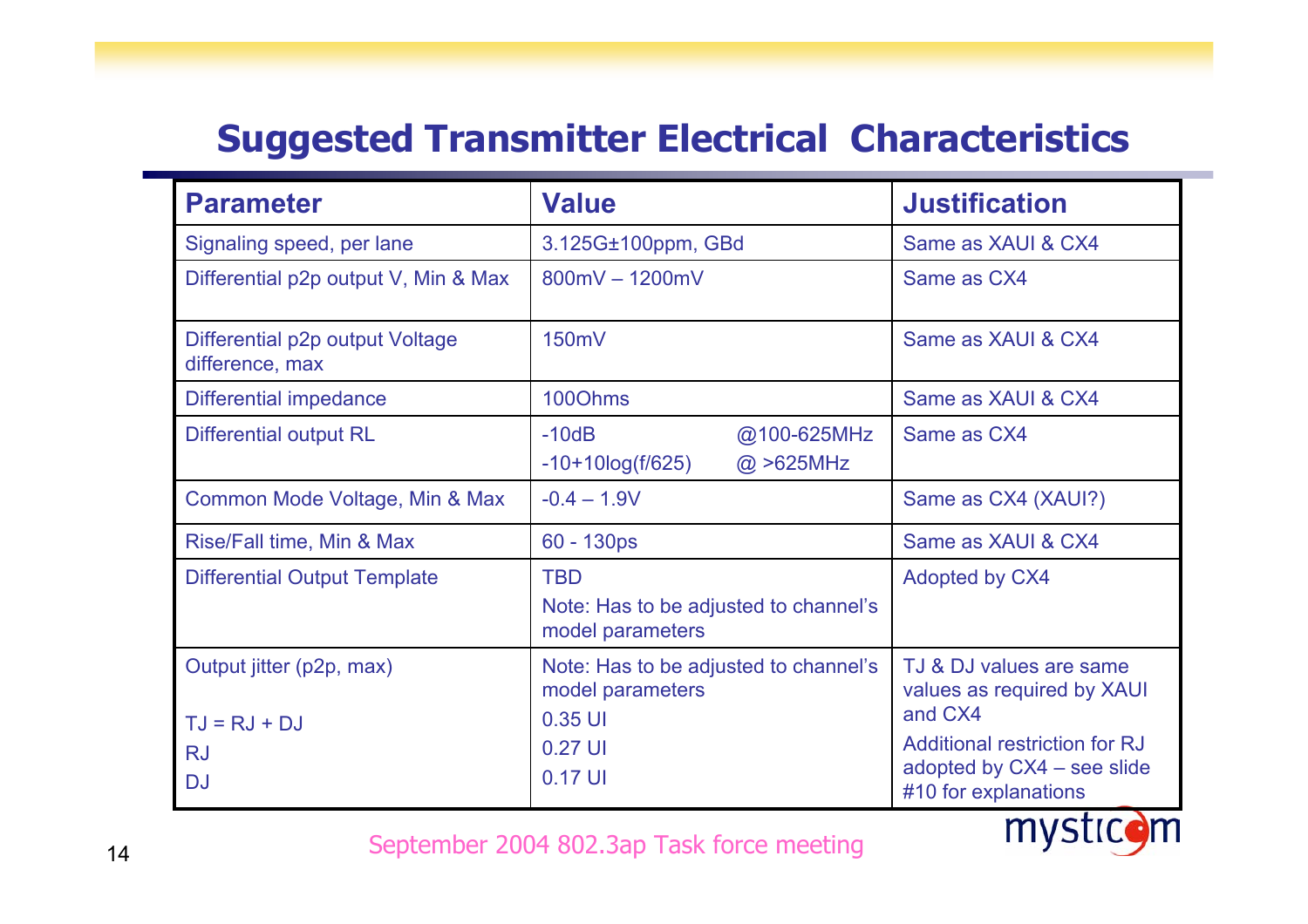### **Suggested Receiver Electrical Characteristics**

| <b>Parameter</b>                   | <b>Value</b>                                                                                                         | <b>Justification</b>  |
|------------------------------------|----------------------------------------------------------------------------------------------------------------------|-----------------------|
| <b>Bit Error Ratio, max</b>        | Equal or less then $10^{-12}$<br><b>Question: Should we seriously consider</b><br>lower BER request? 10-15 ? 10-17 ? | Same as XAUI and CX4. |
| Signaling Speed, per lane          | $3.125G \pm 100$ ppm, GBd                                                                                            | Same as XAUI & CX4    |
| <b>Receiver Coupling</b>           | <b>AC</b><br>Note: unless 10G serial requirements will<br>contradict                                                 | Same as XAUI & CX4    |
| Differential p2p input levels, max | 1200mV                                                                                                               | Same as CX4;          |
| <b>Return Loss</b>                 | $-10dB$<br>@100-625MHz<br>$-10+10\log(f/625)$ @ >625MHz                                                              | Same as CX4           |
| Differential impedance             | 1000hms                                                                                                              | Same as XAUI & CX4    |

mysticom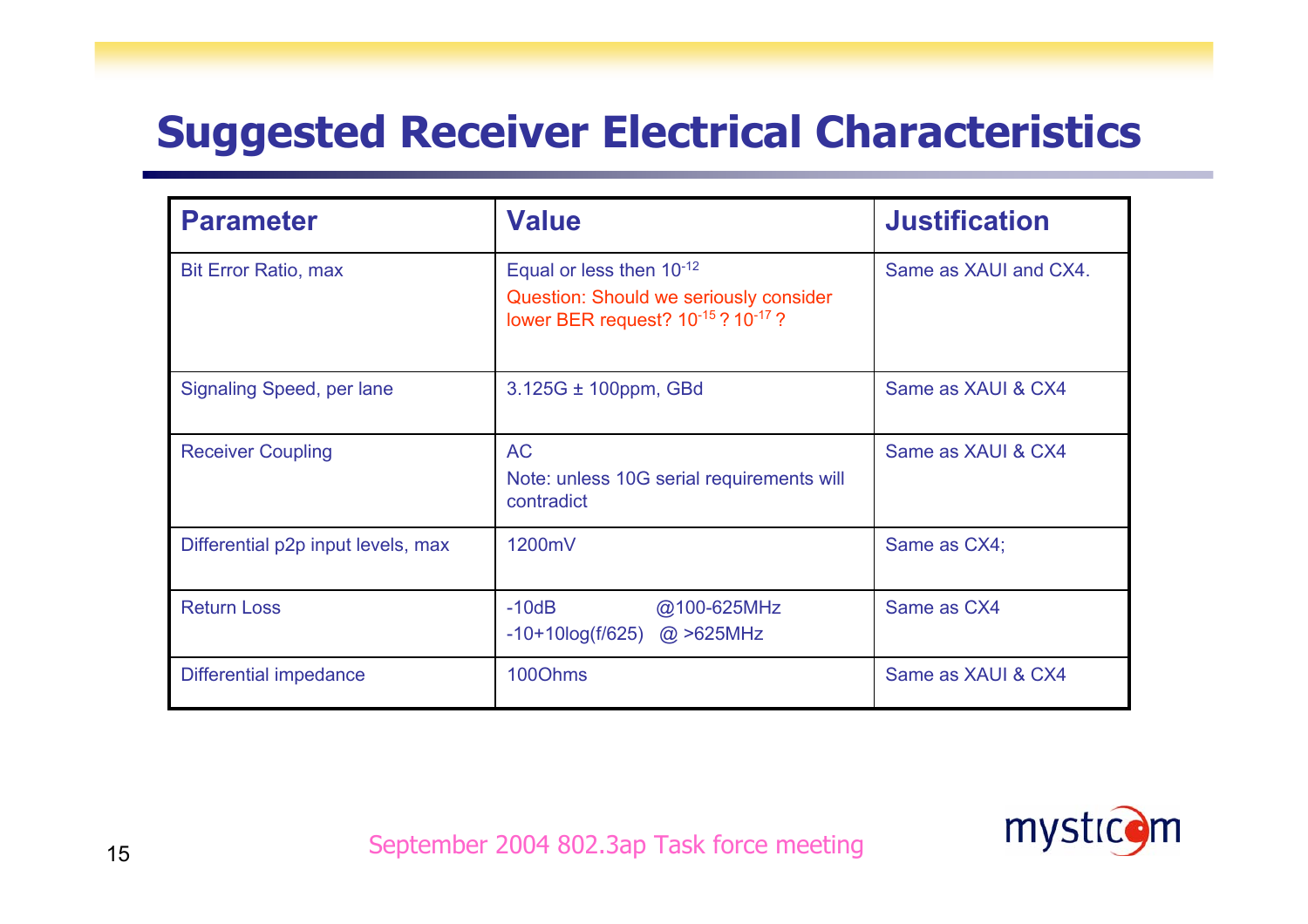

- Decide on the target BER
- Decide if we're going to support channel model in addition to the one defined for 10G serial mode
- Conduct full-system simulation model
- Decide on the Tx/Rx compliance points TP2/TP3 pair like CX4? TP1/TP4?
- Autonegotiation
- Clause 45 Register Map update if required to support 4-lanes 10G mode